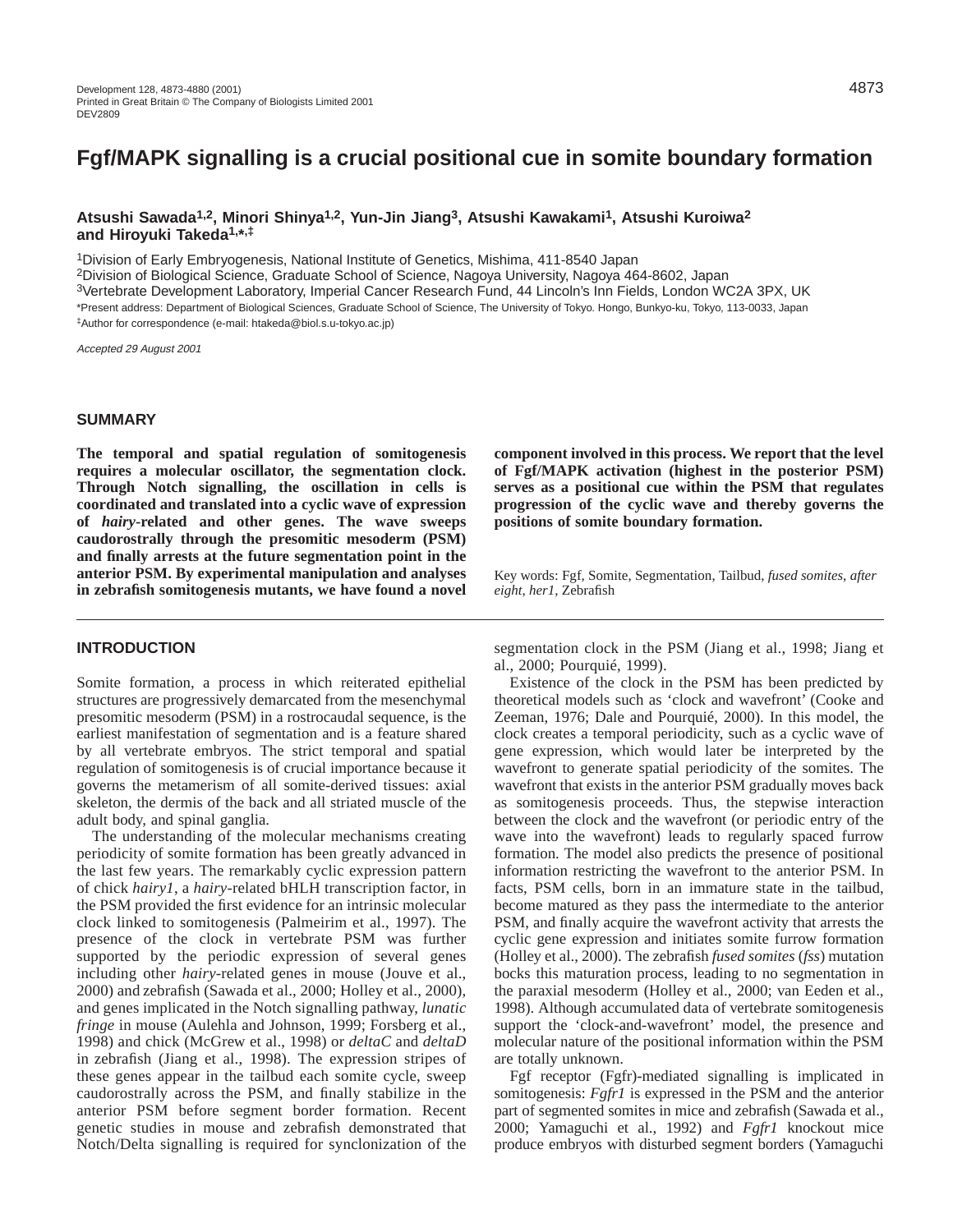#### 4874 A. Sawada and others

et al., 1994). Mice and zebrafish *fgf*8 mutants, however, do not proceed through gastrulation and do not show severe somitogenesis phenotypes, respectively (Sun et al., 1999; Reifers et al., 1998). Thus, in part due to early vital function and/or genetic redundancy of Fgf family and receptor genes, the precise role of Fgf signalling in segmentation has remained unclear. We report that Fgf/mitogen-activated protein kinase (MAPK) signalling activated in the posterior PSM is a crucial positional cue in restricting the maturation wavefront in the anterior PSM and maintains posterior PSM cells in an immature state in an *after eight/deltaD*- and *fss*-independent manner.

## **MATERIALS AND METHODS**

#### **Fish embryos**

Zebrafish, *Danio rerio*, were maintained at about 26°C on a 14 hour light/10 hour dark cycle. Embryos obtained from natural crosses were staged according to Kimmel et al. (Kimmel et al., 1995). The mutants used were *fused somites* (*fssti1*) and *after eight* (*aeitr233*).

#### **Whole-mount in situ hybridization**

Whole-mount in situ hybridization was performed as described in Nikaido et al. (Nikaido et al., 1997).

#### **Immunohistochemistry and western blot**

For whole-mount immunostaining, embryos were fixed with 3.7% formaldehyde/0.2% glutaraldehyde/phosphate-buffered saline (PBS) for 1 hour at the room temperature. After washing with PBS, they were dehydrated with methanol and transferred to PBS. They were washed with MABT (Maleic buffer (0.15 M maleic acid, 0.1 M NaCl pH. 7.5 (MAB)/0.1% Triton X-100)) three times for 10 minutes, and MABDT (MAB/0.1% Triton X-100/1% DMSO) twice for 30 minutes. After blocking with 2% FCS/MABDT, the embryos were incubated in the blocking solution containing 1:10000 anti-di-phosphorylated ERK1 abd ERK2 (MAPK-YT) antibody (Sigma) at 4°C overnight. They were then washed with MABDT three times for 5 minutes, four times for 30 minutes, and incubated in blocking solution again for 30 minutes, followed by incubation with the second antibody (1:500 antimouse IgG biotin conjugated antibody) for 2 hours at the room temperature. After the washing with MABDT as described above, the signals were detected with ABC staining kit according to the manufacturer's instruction (Vector Laboratory). For labelling mitotic cells, 1:200 dilution of anti-phosphorylated histone H3 (Upstate Biotechnology) was used as the first antibody (Saka and Smith, 2001).

Western blot analysis was performed following of the standard method for ECL western Blotting Detection Reagent (Amersham Pharmacia Biotech). Protein (10 µg/lane) were separated by 12.5% polyacrylamide gels and transferred to HybondTM ECLTM membranes (Amersham Pharmacia Biotech) by electroblotting. Monoclonal antibody against dpERK was used at the same concentration as used for immunostaining. Yolk cell was removed from embryos before homogenization. The results were analysed by use of Limi-Imager and Lumi Analyst (Roche Molecular Biochemicals).

#### **Beads transplantation and SU5402 treatment**

Heparin-insolubilized acrylic beads (Sigma) were washed three times in PBS and soaked in 0.5 µg/µl mouse recombinant FGF8b protein (R&D Systems) or 0.5 µg/µl BSA (Sigma) for two hours in room temperature. Transplantation was performed with tungsten needle into the posterior PSM of decorionated embryos at the two-somite stage.

SU5402 (Calbiochem) treatment was performed with manually dechorionated embryos at the two-somite stage. SU5402 of 10 mg/ml in DMSO was used as a stock solution and diluted before use. Embryos were soaked for 8 minutes in the medium containing SU5402 at a concentration of 0.2 mg/ml (2% DMSO), followed by intense wash.

#### **Detection of apoptosis**

Apoptosis in zebrafish whole-mount was detected according to a protocol given by the manufacturer with some modifications (Dead EndTM Colorimetric Apoptosis Detection System; Promega) (Gacrieli et al., 1992). After fixation overnight in 4% paraformaldehyde (PFA) in PBS, embryos were transferred in methanol and then rehydrated in PBST (PBS/0.1% Tween 20). Subsequently, embryos were digested in 5 µg/ml proteinase K in PBS for 5 minutes and postfixed for 20 minutes in 4% PFA in PBS. The embryos were then immersed in acetone for 7 minutes at –20°C and incubated in the equilibration buffer (provided in the kit) for 10 minutes at the room temperature (RT). After incubation 3 hours at 37°C in working strength terminal deoxynucleotidyl transferase (TdT) enzyme, the DNA end-labelling reaction using biotinylated dUTP was stopped by washing in 2×saline sodium citrate (SSC) and PBST. Biotin was detected by horseradishperoxidase-labelled streptavidin with diaminobenzidine (DAB).

#### **Laser-assisted uncaging**

Labelling PSM cells using caged fluorescein-dextran was performed mainly following that described by Gristsman et al. (Gristsman et al., 2000). 2% solution of dextran, DMNB-caged fluorescein and biotin (D-7146, Molecular probe) was injected into one- to two-cell-stage embryos. The embryos were left to develop under dark condition until use. Uncaging was performed with a few second pulse of 365 nm pulsed nitrogen laser (Laser Science) focused through a 40× dry objective of Zeiss Axioskop2 microscope. To ensure labeling of PSM cells at different levels of depth, the focus of the objective was changed at several times. Fluorescent and Nomarski images were sequentially acquired using chilled CCD (Hamamatsu Photonics), adjusted individually and overlaid.

# **RESULTS**

## **Activation of Fgf/MAPK pathway in the posterior PSM**

We have examined the spatial activation of Fgf/MAPK cascade by using a specific antibody against doubly phosphorylated ERK (dpERK), which is one of the downstream targets of activated receptor tyrosine kinases (RTK), including Fgfrs (Gotoh and Nishida, 1996; Christen and Slack, 1999; Cobb and Goldsmith, 1995). Strong activation of ERK is detected in the PSM as well as in the telencephalon and midbrain/hindbrain boundary (Fig. 1A). Histological sections of stained embryos at the three-somite stage reveal that the level of ERK activation is highest in the tailbud and maintained high over the intermediate PSM. The anterior PSM is devoid of dpERK, spanning over about a four- to five-somite wide domain posterior to the last formed somite (Fig. 1B). The expression pattern of zebrafish *fgf8* closely resembles that of dpERK (Fig. 1D,G,J,M) and, at least, one of the Fgfrs, *FGFR1*, is expressed in the entire PSM (Fig. 1N) (Sawada et al., 2000). The ERK activation and *fgf8* expression is also detected in newly formed somites (arrowheads in Fig. 1D,G,J,M).

Although ERK activation is triggered by downstream targets of various RTKs (Cobb and Goldsmith, 1995), the activation at segmentation stage is mainly attributable to an Fgf signal (see Discussion). When developing embryos were soaked for 8 minutes in medium containing 0.2 mg/ml of SU5402, a kinase inhibitor specific to perhaps all types of Fgfrs (Mohammadi et al., 1997), the dpERK staining is instantly and greatly reduced (Fig. 1C). After brief treatment, the level of ERK activation is gradually recovered within 3 hours (Fig. 1O).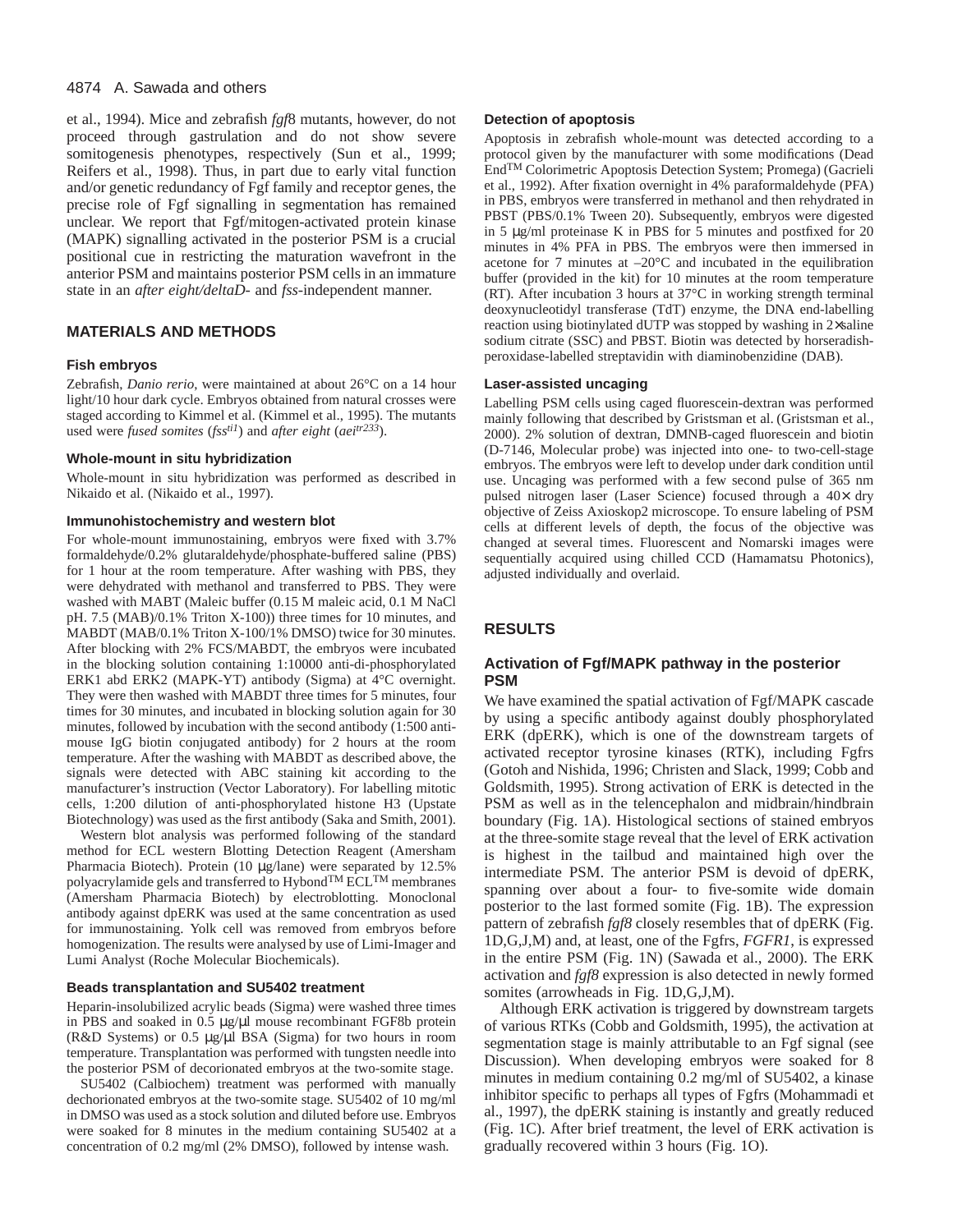

**Fig. 1.** Fgf/MAPK signalling in the presomitic mesoderm (PSM). Lateral views with anterior towards the top (A-F,M,N) and dorsal views with anterior towards the top (G-L) are shown. Black arrows indicate ERK activation domain in the PSM. (A) Immunostaining of a two-somite embryo with an antibody against an activated (diphosphorylated) form of ERK (MAPK). The activation is detected in the anterior telencephalon, midbrain/hindbrain boundary and the PSM (arrow). (B) A sagittal section, taken from a three-somite embryos, shows that the anterior PSM, approximately four- to five-somite wide, is devoid of staining. Black arrowhead in B indicates the last formed somite boundary; red arrowheads in A,B roughly indicate the anterior border of the positive staining in PSM. (C) The immunostaining (at the three-somite stage) is greatly reduced after 8 minutes exposure to SU5402. (D-I) The activation pattern of ERK at the 10-somite stage in wild-type (D,G), *fused somites* (*fss*; E,H) and *after eight*/*deltaD* (*aei*; F,I) embryos. Black arrowheads indicate the activation in newly formed somites. Because *fss* embryos show no segmentation, they were fixed when their siblings reached the 10-somite stage. (J-M) *fgf8* expression at the 10-somite stage in wild-type (J,M), *fss* (K) and *aei* (L) embryos. Black arrowheads indicate the expression in newly formed somites. (N) *FGFR1* expression at the 10-somite stage in wild type. Broad expression in the PSM and anterior restricted expression in segmented somites are observed. The black arrowhead indicates the expression in newly formed somite. (O) In a western blot, the antibody recognizes a major band about 50 kDa, whose level is sensitive to SU5402. The intensity of each band was normalized by use of a SU5402-insensitive minor band (about 25 kDa, shown in the lower panel). The relative intensity is shown at the bottom of each lane. Scale bars: 100  $\mu$ m (bar in A is applicable to A,C-N).

#### Fgf signalling has a crucial role in zebrafish segmentation 4875



**Fig. 2.** Manipulation of an Fgf signal alters somite size. (A-F) The effect of SU5402 treatment on somitogenesis. Lateral views of live embryos at the seven-somite (A,B) and at the 10-somite (C,D) are shown. The somite number is indicated by numbers near the somites. The embryos were incubated in control (A,C) or SU5402-containing medium (B,D) for 8 minutes at the two-somite stage, followed by intense washing. Larger somites (arrowheads in B,D) are observed at the level of seventh and eighth somites, as compaired with those of a control embryo (arrowheads in A,C). (E,F) Sagittal sections from control (E) and treated (F) embryos confirm the formation of large somites. Note that a large somite (asterisk in F) contains more somitic cells that exhibit no cellular abnormality. (G-J) Transplantation of Fgf-soaked beads. Dorsal views are shown with anterior towards the top. The beads soaked in the medium containing Fgf8b or BSA (control) were transplanted on the left side of the tailbud region at the two-somite stage and fixed after various time periods. Red arrowheads indicate the location of the beads in the paraxial mesoderm. (G,H) Ectopic ERK activation is induced by Fgf-soaked bead (H) but not by a control bead (G). (I,J) The control bead does not affect somitogenesis (I). By contrast (J), the segment borders are anteriorly displaced and a small somite (black arrowhead) is formed anterior to the Fgf bead. Red circles along both sides of the notochord indicate the positions of the segment border, and the circles corresponding to each segment are connected with a broken line. (K,L) Sagittal sections (anterior to the left) of the segmented mesoderm from the embryos transplanted with BSA- (K) or Fgf8b-soaked (L) beads (red asterisks). The segment borders are indicated by broken lines. Regular spaced somites are seen anterior to the BSA beads, while the boundary formation is disturbed and smaller somites are formed anterior to the Fgf8 bead. Scale bars: 100 µm in A,G,I; 50 µm in E,K. Bar in A applies to A-D; bar in E applies to E,F; bar in G applies to G,H; bar in I aplies to I,J; bar in K applies to K,L.

## **Transient manipulation of Fgf signalling alters somite size**

To explore the role of Fgf/MAPK signal in the PSM, we manipulated the level of Fgf signalling and observed the consequences upon somite formation. Treatment at the twosomite stage with SU5402 for 8 minutes resulted in the formation of abnormally large somites after a period of four to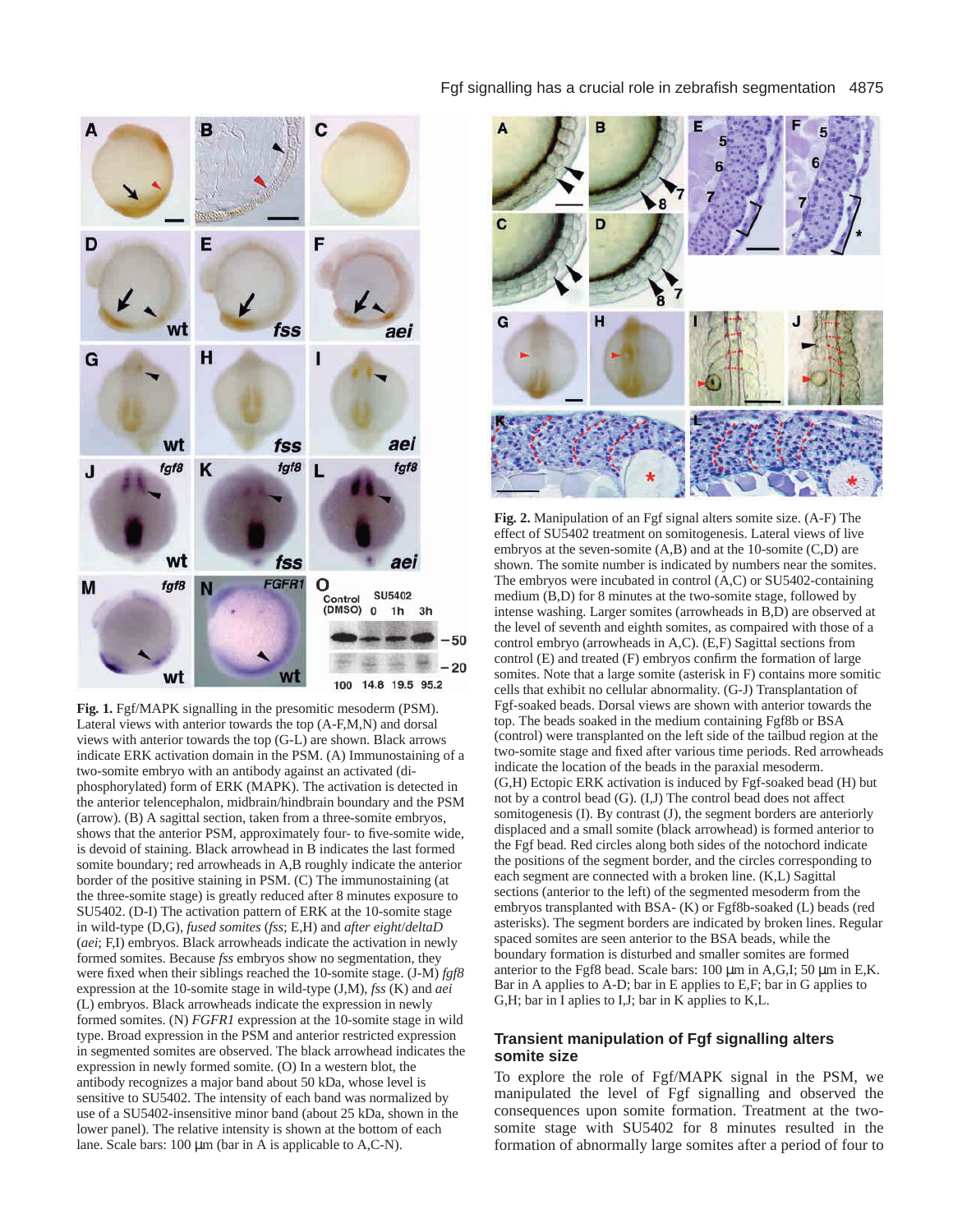#### 4876 A. Sawada and others

five rounds of normal somite formation (Fig. 2A,B) (about 10 to 12 cells wide instead of six to eight cells wide in normal somites; the axial length of the seventh somite was  $72 \mu m \pm 3.8$ ,  $n=10$  after SU5402 treatment but 49  $\mu$ m $\pm$ 5.7 for control treatment). Increase in somite size (Fig. 2E,F), however, is limited to one or two consecutive somites, and, thereafter, normal somite formation resumes, although the somites just posterior to the large ones are sometimes smaller in size (Fig. 2C,D). Histological sections confirm that the large somites do

**Fig. 3.** Gene expression analyses. Dorsal views are shown with anterior towards the top. (A-C) *her1* expression in control (A) and SU5402-treated (B) embryos. The embryos were treated with SU5402 for 8 minutes at the two-somite stage and fixed at the six-somite stage when the prospective large somites are being specified. For comparison, the left half of the control embryo shown in A and the right half of the treated embryo shown in B are shown as a composite (C). In treated embryos, the anterior *her1* stripe is missing. Arrows indicate the level of the anterior *her1* stripe in a control embryo. (D-F) *her1* expression in *fused somite* (*fss*) mutants after treated with control (D) or SU5402 (E) medium. A composite (F), the left half of SU5402 treated wild-type embryo shown in B and the right half of SU5402-treated *fss* embryo in E, shows that the *her1* stripe in the intermediate PSM is not maintained in *fss*–/– background after SU5402 treatment. The arrows in F indicate the level of the intermediate (anteriormost in this case) *her1* stripe in the embryo shown in B. As *fss* embryos show no segmentation, the embryos were treated with SU5402 for 8 minutes when their siblings reached the two-somite stage, and they were fixed when their siblings reached the six-somite stage. (G,H) *mesp-a* expression at the six-somite stage in control (G) and SU5402-treated (H) embryos. The embryos were treated with SU5402 for 8 minutes at the two-somite stage, fixed at the six-somite stage and followed by in situ hybridization with *mesp-a* (blue) probe. To make clear the relationship between the *mesp-a* stripe and the tailbud (indicated by double-headed arrows), the embryos were also stained with the antibody against No tail (Ntl). The notochord and the tailbud is positive for the antibody (yellow). The anterior *mesp-a* expression domain, which normally demarcates the somite primordium at the position of –II (G) (Durbin et al., 2000; Sawada et al., 2000), posteriorly shifts to the intermediate PSM (H) after

not show any cellular abnormalities such as apoptosis or increase in cell volume, but simply contain a larger number of somitic cells (Fig. 2E,F), except for a restricted cell death occasionally observed in the tailbud at later stages. Furthermore, the segmental expression of *mesp* and *papc*, markers for the anterior part of prospective and/or segmented somites, confirms that anteroposterior specification within large somites normally takes place (Fig. 3G-I).

We then performed a reverse experiment by transplanting



treatment of SU5402. (I) A composite picture of *papc* expression at the six-somite stage in control (left) and SU5402-treated (right) embryos. *papc* is expressed in four bilateral pairs of stripes in the paraxial mesoderm during the segmentation period (Yamamoto et al., 1998). The first stripe is located in the anterior border of the newest somite formed (I) and the second in the forming somite (0). The two posterior, stronger and broader stripes seem to be located in successive somite primordia (-I and -II). In treated embryos, the positions of the posterior two stripes are posteriorly displaced when compared with control embryos with a wider interval between them. (J-M) *her1* expression in the PSM exposed to exogenous Fgfs. The embryos were transplanted with Fgf beads at the two-somite stage, and fixed at the two-somite (J), five-somite (K) and eight-somite (L,M) stages. Red arrowheads indicate the location of the beads in the PSM. The intermediate *her1* stripe is anteriorly expanded around the Fgf bead with the posterior border unchanged (L); the anterior *her1* stripe is located in more anterior region than on the control side (arrow in L). In *fss* embryo, the transplanted Fgf-bead exerts the same effect on the intermediate *her1* stripe (M; compare with L). Note that the anterior *her1* stripes are always missing in *fss* embryos on both sides of the PSM. (N-P) *her1* expression in *after eight* (*aei*) mutant after treatment with control (N) or SU5402 (O) medium. A composite (P) shows that the anterior *her1* expression shifts posteriorly to the intermediate PSM after treatment with SU5402. The arrows in P indicate the level of the anteriormost *her1* expression in control and treated *aei* embryos. In *aei* mutants, the first eight to ten somites are normally formed and, thereafter, defects in boundary formation are evident. Thus, the embryos were treated with SU5402 at the four-somite stage, and fixed at the eight-somite stage (later stages than other experiments). The genotyping of the embryos was carried out using PCR (Holley et al., 2000). Scale bar: 100 µm.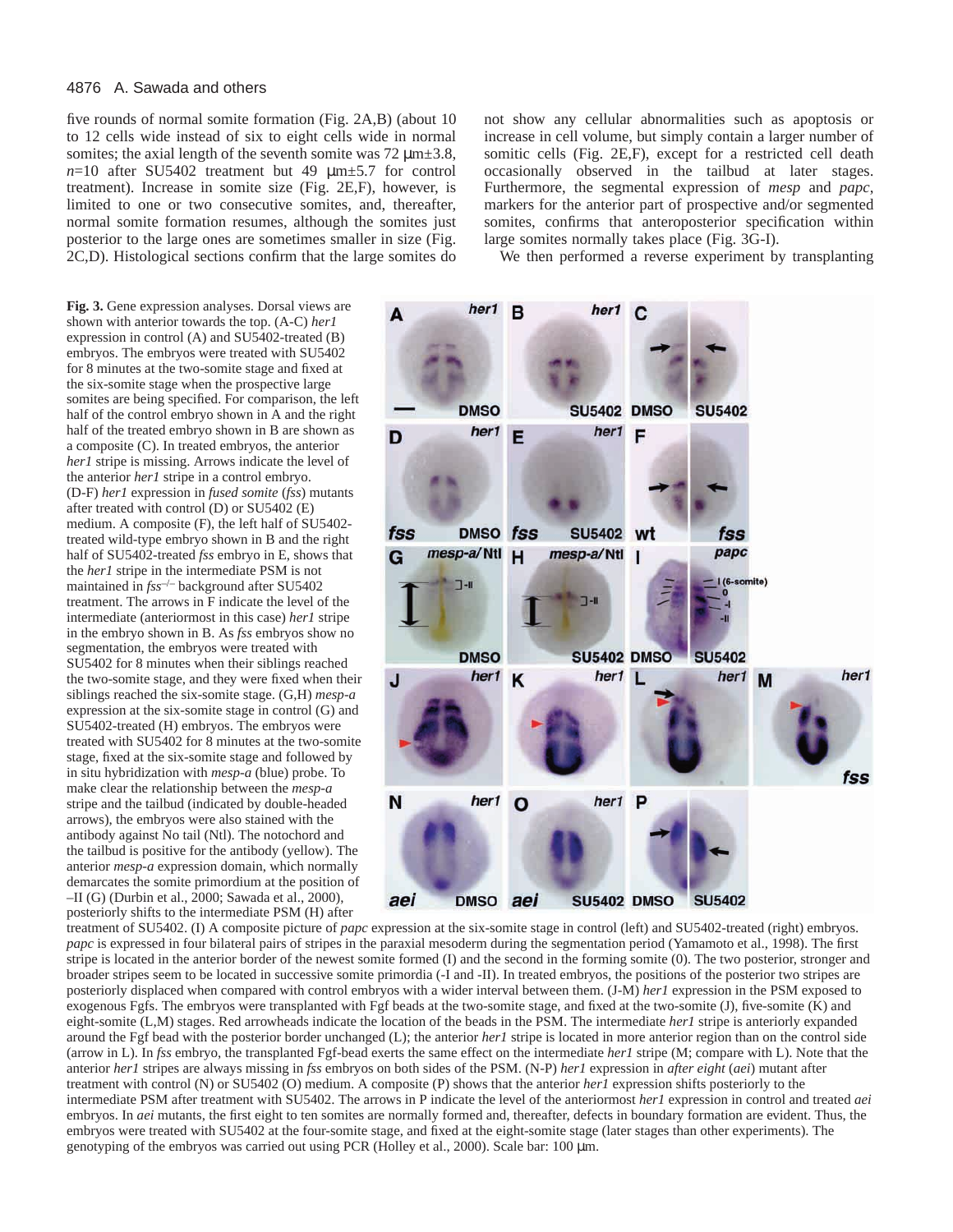Fgf8-soaked beads. Transplanted Fgf8 but not control beads induced ectopic activation of ERK (Fig. 2G,H). The resulting phenotype is opposite to that obtained with the treatment of SU5402; on the transplanted side, the segment borders are anteriorly displaced and smaller somites are formed in the region anterior to the Fgf bead (Fig. 2I-L). Although the severity of the phenotype varied a great deal, statistical data show that the posterior border of the somite just anterior to a Fgf8b bead shifts by a distance of more than half a somite length ( $36\pm19 \ \mu m$  ( $n=10$ )) to that of the corresponding somite on the control side. Thus, the somite size can be controlled by manipulation of an Fgf signal in the PSM.

## **Alterations in somite size are caused by an altered pace of wavefront progression**

According to the 'clock-and-wavefront' (Cooke and Zeeman, 1976; Dale and Pourquié, 2000) model, the somite size is a function of the frequency of the segmentation clock and of the velocity of the maturation wavefront. Increase in somite size could therefore be achieved either by slowing down the oscillation or by accelerating the wavefront progression. To test this, we examined the cyclic expression of *her1*, a gene encoding a *hairy*-related bHLH transcription factor, in treated embryos. As shown in Fig. 3A, *her1* expression usually appears as three stripes in the PSM (referred to as posterior, intermediate and anterior stripes) (Fig. 4A). A new wave of *her1* expression appears in the tailbud every 30 minutes (the duration of onesomite formation in zebrafish), becomes narrower as it moves rostrally and finally stabilizes at the future segmentation point in the anterior PSM before decaying (Sawada et al., 2000; Holley et al., 2000). The expression pattern of *her1* was examined at the six-somite when the prospective large somites were forming in the PSM after treatment at the two-somite stage. Comparison with control embryos reveals that the *her1* stripe in the anterior

PSM is always undetectable with the posterior two stripes intact (Fig. 3A-C), indicating that, after SU5402 treatment, the *her1* cyclic expression prematurely terminates in the intermediate PSM, instead of the anterior PSM (the length from tailbud to the anterior border of the expression stripe  $(L)=566\pm23.3$  µm for control  $(n=10)$  and  $446\pm28.8$  µm for SU5402 treated embryos  $(n=10)$ ). The operation of the oscillator seems to be unaffected because a variety of posterior expression patterns are seen in treated embryos fixed at the same stage, implying a cyclic expression (data not shown). More importantly, somites are regularly specified (compare Fig. 2B,D with 2A,C), despite size difference, and an interval between intermediate and posterior *her1* stripes is unchanged in treated embryos at any stage examined (Fig. 3B,C), indicating a normal pace of oscillation.

There are at least two explanations for premature termination of *her1*: (1) the anterior PSM is unable to maintain the anterior *her1* expression, owing to defects in maturation processes, as in the case of *fused somites* (*fss*) mutants (van Eeden et al., 1996; van Eeden et al., 1998); (2) the position of the maturation wavefront that arrests the cyclic wave shifts posteriorly due to an accelerated maturation of the PSM. Recent analyses in zebrafish mutants have shown that *her1* expression has two genetically separable domains (Holley et al., 2000; Jiang et al., 2000; van Eeden et al., 1998): cyclic *her1* expression requires Notch/Delta signalling, and it becomes stabilized in the anterior PSM in a *fss*-dependent manner because only the anterior *her1* stripe is affected and missing in *fss* embryos (Fig. 3D). Although the *her1* expression pattern is similar in SU5402-treated embryos and *fss* embryos (compare Fig. 3B with 3D), their somitogenesis phenotypes are totally different (large somites versus no segmentation), indicating that the failure in maintaining the anterior *her1* stripe in SU5402-treated embryos is not due to somite maturation defects. When treated with SU5402, *fss* embryos become



tailbud



C

**Fig. 4.** Models of how Fgf/MAPK signalling is involved in somite boundary formation. (A) An exogenous Fgf signal in the anterior PSM maintains the PSM in an immature status for a longer period. This anteriorized the position at which the domain transition of the *her1* cyclic expression, from the cycling (in light blue) to the stabilized (in dark blue), takes place. This results in an anteriorly expanded intermediate *her1*

stripe. (B) In *fss* embryos, anterior *her1* stripe is missing, owing to maturation defects. The *her1* expression pattern in *fss* embryos is apparently similar to that in wild-type embryos treated with SU5402. However, SU5402 treatment of *fss* embryos discriminates between them. In wild-type embryos treated with SU5402, the anterior *her1* stripe disappears owing to a premature domain transition of *her1* expression induced by accelerated maturation of the PSM. (C) An Fgf signal activated in the intermediate and posterior PSM antagonizes maturation of PSM cells. In the maturation wavefront, the anterior PSM, which is devoid of MAPK activation, becomes competent to initiate furrow formation in response to the oscillator. When an Fgf signal is transiently compromised by SU5402, the maturation is accelerated and the wavefront is posteriorly expanded, which leads to a posterior shift in furrow formation. The presumptive somites are indicated by Roman numerals.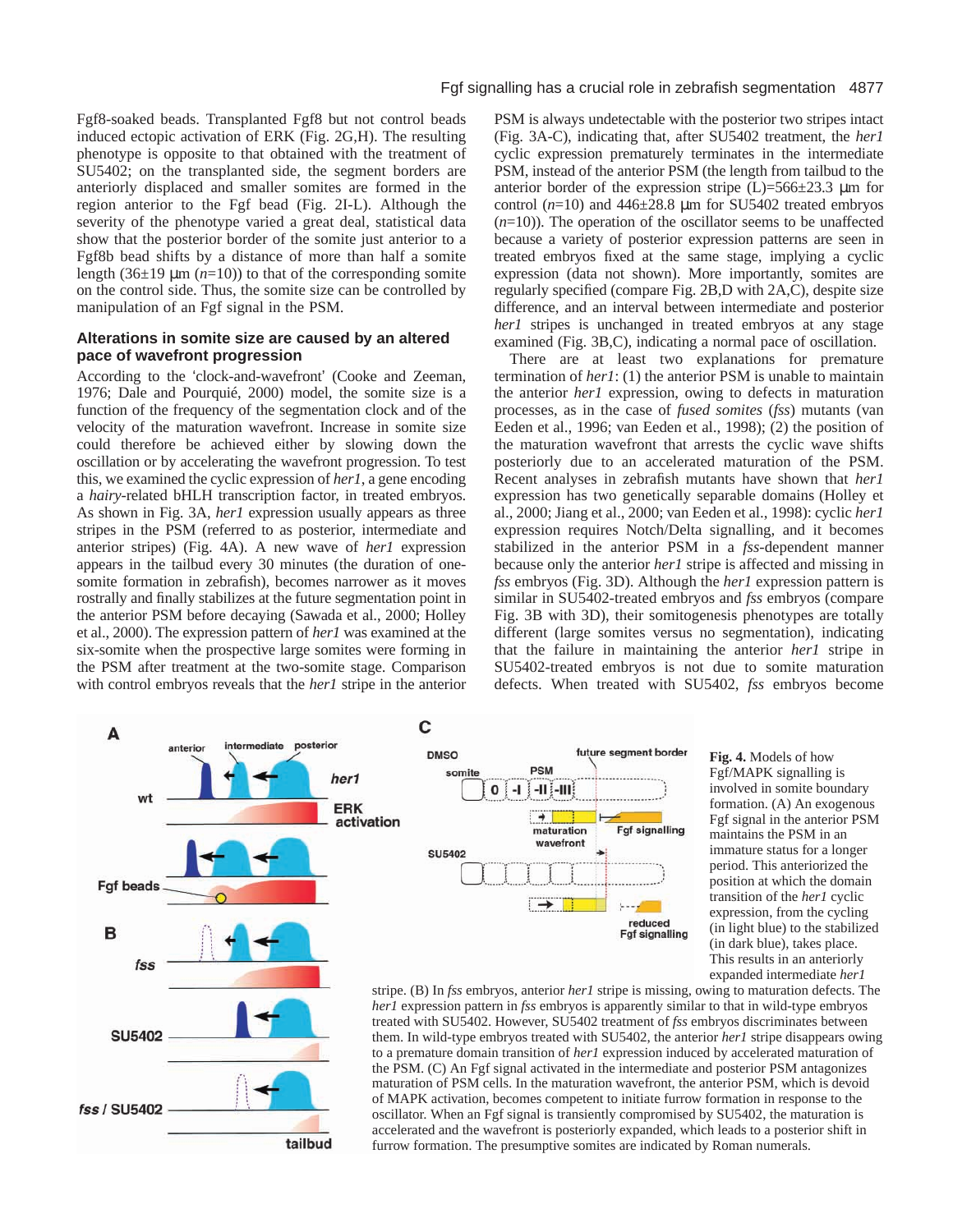unable to maintain the intermediate *her1* stripe in addition to the anterior one, and, consequently, *her1* is expressed only in the tailbud (Fig. 3E,F)  $(L=477 \pm 27.1 \mu m$  for control *fss*  $(n=10)$ and 358±19.9 µm for SU5402-treated *fss* embryos (*n*=10)). Thus, *fss*-dependent domain transition of *her1* expression, which normally takes place in the corresponding anterior PSM region, shifts to the corresponding intermediate PSM region when Fgf signalling is compromised (Fig. 4B). Morphologically, this premature transition is accompanied by a posterior shift in furrow formation as indicated by other segmentation genes. For example, the expression domain of *mesp*, a bHLH transcription factor crucial for segmentation initiation (Sawada et al., 2000; Saga et al., 1997; Durbin et al., 2000), posteriorly shifts after treatment (Fig. 3G,H). Similarly, the posterior two stripes of *paraxial protochadherin* (*papc*) (Yamamoto et al., 1998), which correspond to the region where large somites are being specified, are posteriorly displaced with a larger interval between them (-I, -II in Fig. 3I), while the anterior two stripes, which demarcate the anterior borders of the newly formed (I) and forming (0) somites, remain unchanged (Fig. 3I). We conclude from all these results that large somites are produced in SU5402-treated embryos by a transient posterior shift in furrow formation, owing to acceleration of maturation or wavefront progression in the PSM (Fig. 4C).

We further examined the effect of exogenous Fgfs on *her1* expression. Embryos were implanted with Fgf-soaked beads into the tailbud at the two-somite stage, and were fixed at various times after implantation. The bead does not significantly affect the pattern of *her1* expression when located in the posterior to intermediate PSM (Fig. 3J,K). However, as the bead passes the intermediate to anterior PSM, the anterior boundary of the intermediate *her1* stripe is anteriorly displaced when compared with that on the control side (Fig. 3L). In another words, the anterior part of the intermediate stripe does not reduce the slowing down rate and moves more anteriorly, resulting in an anteriorly broaden stripe. Transplantation of Fgf beads into *fss* embryos confirms that the affected *her1* stripe is *fss* independent (Fig. 3M). Eventually, on the transplanted side, the *her1* expression reaches more anteriorly than it does on the control side (Fig. 3L), which may cause an anterior shift in furrow formation, explaining the formation of smaller somites anterior to the transplanted beads. Taken together, the prolonged activation of Fgf/MAPK signalling delays maturation of PSM cells, and anteriorizes the domain transition of *her1* expression (Fig. 4B), resulting in an anterior shift in furrow formation.

## **Fgf/MAPK signalling functions independently of the Notch or Fss pathway**

To determine whether the Fgf-mediated positioning of PSM maturation is influenced by Notch/Delta pathway, we

performed SU5402 treatment in *after eight* (*aei*) mutants, in which *deltaD* gene is defective (Holley et al., 2000). In *aei* embryos, the synchronized wave of *her1* is lost (Jiang et al., 2000), while the mature anterior PSM expresses *her1*, *deltaC* and *mesp* (Fig. 3N) (Holley et al., 2000; Jiang et al., 2000; Sawada et al., 2000). As in wild-type (Fig. 3A-C) and *fss* (Fig. 3D,E) embryos, SU5402 treatment shifts the expression domains of *her1* (Fig. 3N-P) to the intermediate region in *aei* mutants (L=520±22.6 µm for control *aei* (*n*=10) and 441±27.3 µm for SU5402-treated *aei* (*n*=10)). Furthermore, the activation pattern of ERK and the expression pattern of *fgf8* in the PSM do not significantly change in *fss* and *aei* mutants (Fig. 1D-F). Their patterns in the segmented somites, however, varies in mutant embryos; nearly undetectable in *fss* (Fig. 1E,H,K) but tending to increase in *aei* mutants (arrowheads in Fig. 1F,I,L). Thus, the action of Fgf signalling in the PSM is likely to be independent of Notch/Delta and Fss pathways.

## **Manipulation of Fgf/MAPK signalling does not affect proliferation or behaviour of PSM cells**

Finally, we tested whether the manipulation of Fgf/MAPK signalling affects cell death, cell proliferation and cell migration in the PSM. The numbers of apoptotic and mitotic cells were counted in histological sections of treated embryos by a modified TUNEL method (Gavrieli et al., 1992) and immunohistochemical staining with anti-phosphorylated histone H3 that recognizes cells in M phase (Saka and Smith, 2001). As summarized in Table 1, no significant difference was observed in cell death and proliferation in the PSM after manipulation of an Fgf signal (Fig. 5A-D). Cell behaviour in the PSM was examined by a photoactivation technique of caged substances (Gritsman et al., 2000). One- to two-cell embryos were injected with caged fluorescein-dextran dye and left to develop to the two-somite stage, when Fgf8-soaked beads were transplanted into the tailbud region. We then labelled, by laser-assisted uncaging, a group of PSM cells located anterior to the beads, as well as cells at the same axial level on the control side (Fig. 5E). The positions of those labelled cells were examined after 5 hours' incubation (12-somite stage). As shown in Fig. 5F, although the somite boundaries are anteriorly displaced on the transplanted side, the axial position of labelled cells does not significantly change between the control and transplanted sides, indicating that no specific cell migration is induced by exogenous Fgfs.

# **DISCUSSION**

In the present study, we have analysed the function of Fgf/MAPK signalling in zebrafish somitogenesis, focusing on

| Table 1. Effects of Fgf manipulations on cell death and proliferation in the PSM |
|----------------------------------------------------------------------------------|
|----------------------------------------------------------------------------------|

|                                                                 | Inhibitor treatment                          |                                            | Bead transplantation                        |                                            |
|-----------------------------------------------------------------|----------------------------------------------|--------------------------------------------|---------------------------------------------|--------------------------------------------|
| Type of treatment                                               | SU5402(n)                                    | DMSO(n)                                    | $\text{Fgf8b}(n)$                           | BSA(n)                                     |
| Proportion of apoptotic cells<br>Proportion of cells in M phase | $2.6 \pm 2.0\%$ (10)<br>$3.3 \pm 1.6\%$ (10) | $3.2\pm2.2\%$ (10)<br>$3.2 \pm 0.9\%$ (12) | $1.5 \pm 0.77\%$ (5)<br>$2.7 \pm 1.1\%$ (6) | $2.6 \pm 1.4\%$ (5)<br>$3.0 \pm 1.8\%$ (6) |

The mean±s.d. is presented.

*n*, the number of samples counted.

In inhibitor treatment, about 200 cells in the intermediate to anterior PSM were counted in each sample.

In bead transplantation, about 200 cells located anterior to the bead were counted in each sample.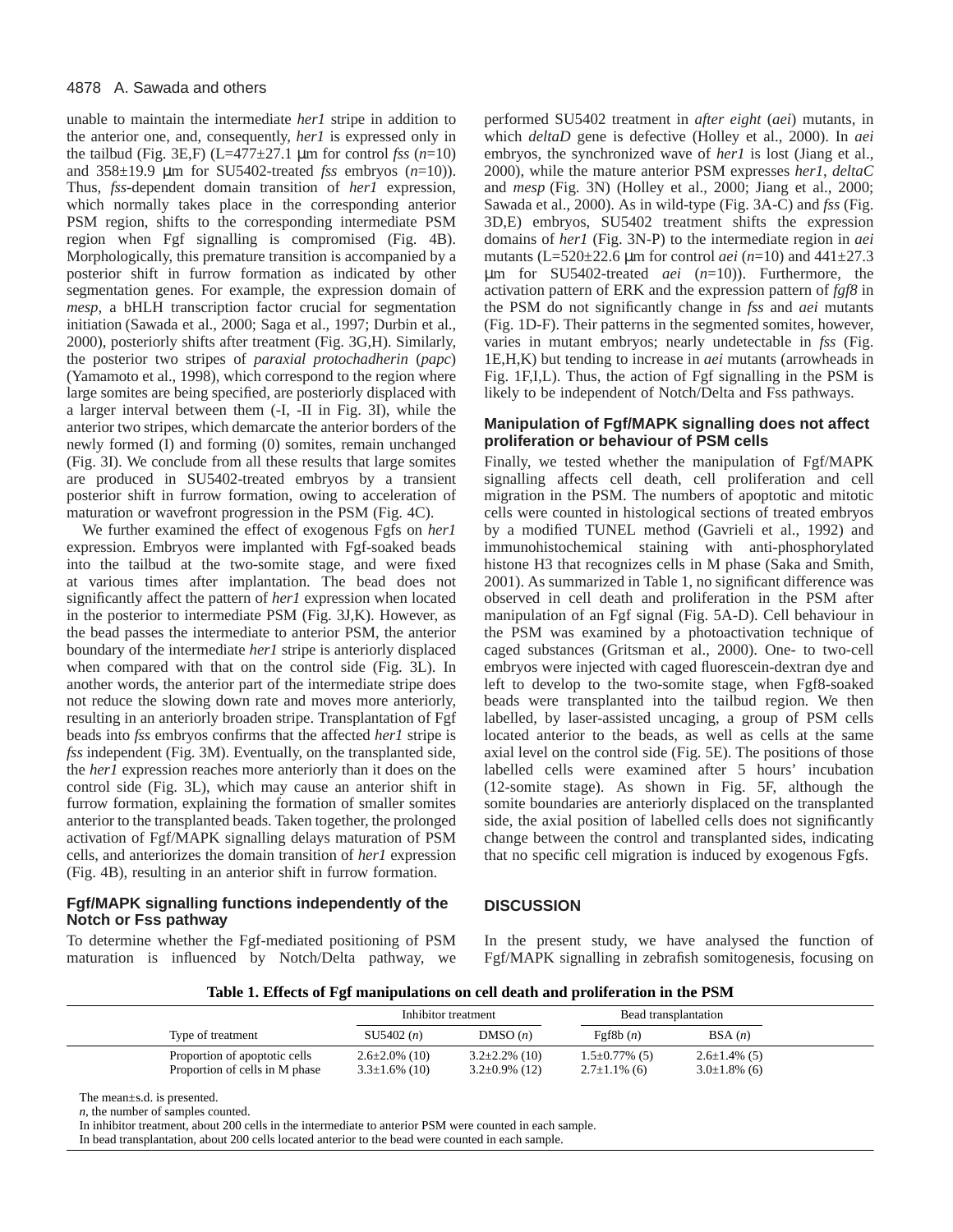

**Fig. 5.** The effects of Fgf manipulation on cell death, proliferation and migration in the PSM. (A,B) Sagittal sections (anterior towards the left) showing apoptotic cells (brown, arrowheads) in the PSM after SU5402 treatment (A) and Fgf8b-bead (asterisk) transplantation control (B). (C,D) Sagittal sections (anterior to the left) showing cells in M phase (brown, arrowheads) in the PSM after SU5402 treatment (C) and in an Fgf8b-bead (asterisk) transplantation control (D). (E,F) Cell lineage analysis in the PSM. Fgf8b-soaked bead (asterisks) was transplanted in the tailbud of two-somite stage embryos injected with cased fluorescein. A group of PSM cells at the same axial level of both transplanted and control sides were then fluorescently labelled by laser-assisted uncaging (E). A white arrowhead indicates the tailbud. The relative position of labelled cells (arrows) is still maintained when examined at the 12-somite stage after 5 hours' incubation (F), although the points of segment furrow formation are anteriorly displaced on the transplanted side. Each segment border of the same numbered somites is connected by a red line. Scale bars: in A, 50 µm for A-D; in E, 100 µm for E,F.

the events in the PSM. The staining data show that ERK, a vertebrate MAPK, is activated in the posterior two thirds of the PSM. As in *Xenopus* embryos (Christen and Slack, 1999), ERK activation at segmentation stages mostly depends on Fgf signalling because the activation is greatly suppressed after injection of RNAs encoding dominant-negative forms of Fgf-R (Shinya et al., 2001) and treatment of SU5402. Furthermore, ectopic activation of ERK was induced around the transplanted Fgf8 beads, while no such activation was detected around BSAsoaked bead (Fig. 2G,H). The temporal and spatial pattern of ERK activation correlates well with that of *fgf8* expression at segmentation stages, suggesting that Fgf8 is a major activator of MAPK pathway in zebrafish. However, in zebrafish *acerebellar* (*ace*) mutant in which no functional Fgf8 is produced (Reifers et al., 1998), substantial amount of ERK activation persists (about 50% of wild-type activation) (Shinya et al., 2001) and no clear posterior shift in somite boundary formation is observed (Reifers et al., 1998). Therefore, some other Fgfs must be responsible for ERK activation and involved in zebrafish somite maturation.

Modulating Fgf signalling resulted in alterations in somite size. Detailed analyses of gene expressions in manipulated

#### Fgf signalling has a crucial role in zebrafish segmentation 4879

wild-type and mutant embryos revealed a novel function of Fgf/MAPK signalling in the PSM, the maintenance of cells in an immature state that allows the *her1* wave to sweep through the PSM. Suppression of Fgf signalling posteriorizes the domain shift of *her1* expression, as well as the expression of other segmentation genes such as *mesp* and *papc*. This leads to a posterior shift in segment border formation and larger somites. These results are complementary to those obtained with transplantation of Fgf beads, strengthening the idea that an Fgf signal determines the position of segment border formation by negatively regulating the maturation of the PSM. As Fgf signal is known to have profound effects on many developmental processes such as cell growth and maintenance of progenitor cells (Szebenyi and Fallon 1999; Mathis et al., 2001), it is possible that manipulation of an Fgf signal locally changes the cell number in the PSM by regulating cell proliferation and/or cell migration within the mesoderm (axial, paraxial and lateral plate mesoderm). This could cause alterations in somite size. However, no such effect was observed in manipulated PSM, indicating that an Fgf signal in the PSM simply regulates the maturation status of cells without affecting cell proliferation or migration.

Our data are largely consistent with the 'clock-and-wavefront' model in which a cyclic wave operates in conjunction with a maturation wavefront that gradually moves posteriorly, resulting in arrest of the cyclic wave and initiation of segment furrow formation (Cooke and Zeeman, 1976; Dale and Pourquié, 2000). Fgf/MAPK signalling negatively regulates the wavefront activity and restricts it to the anterior PSM that is devoid of MAPK activation (Fig. 4C). In zebrafish, the essential components of a conserved somite-making mechanism, the segmentation clock and wavefront, were shown to be Notch- and Fss-dependent, respectively. Zebrafish *aei/deltaD* mutation desychronizes the oscillation wave (Jiang et al., 2000), while, in the absence of Fss, the anterior PSM fails to acquire the wavefront activity (Holley et al., 2000). How could Fgf/MAPK signal interact with these components? In fact, it has been reported that the Ras/MAPK pathway interacts with the Notch pathway in *C. elegans* vulval development (Sundaram and Han, 1996) and malignant transformation of cultured cells (Fitzgerald et al., 2000). However, we failed to show any interaction between Fgf/MAPK and Notch or Fss pathways: modulating Fgf signalling exerts identical effects on wild-type and *aei/DeltaD* or *fss* mutants in terms of gene expression. Furthermore, the patterns of ERK activation and *fgf8* expression in the PSM is not affected by *aei/DeltaD* and *fss* mutations. Thus, we conclude that the activation and action of Fgf/MAPK signalling in the PSM are not mediated by Notch or Fss pathway.

The fact that four to five somites are normally formed after SU5402 treatment indicates that the positioning of furrow formation is already specified or Fgf insensitive at least at the position -IV to -V in the PSM (Fig. 4C). The result also indicates that ERK activation in segmented somites (arrowheads in Fig. 1D,G,J,M) is not involved in segment border formation. Interestingly, the Fgf-sensitive region corresponds approximately to the heat-shock sensitive zone in zebrafish; that is, the initial defects in the segmental pattern of somite boundaries are observed five somites caudal to the forming somite at the time of heat shock (Roy et al., 1999). Our data suggest that position -IV to -V represents a position at which the level of Fgf/MAPK activation drops below a